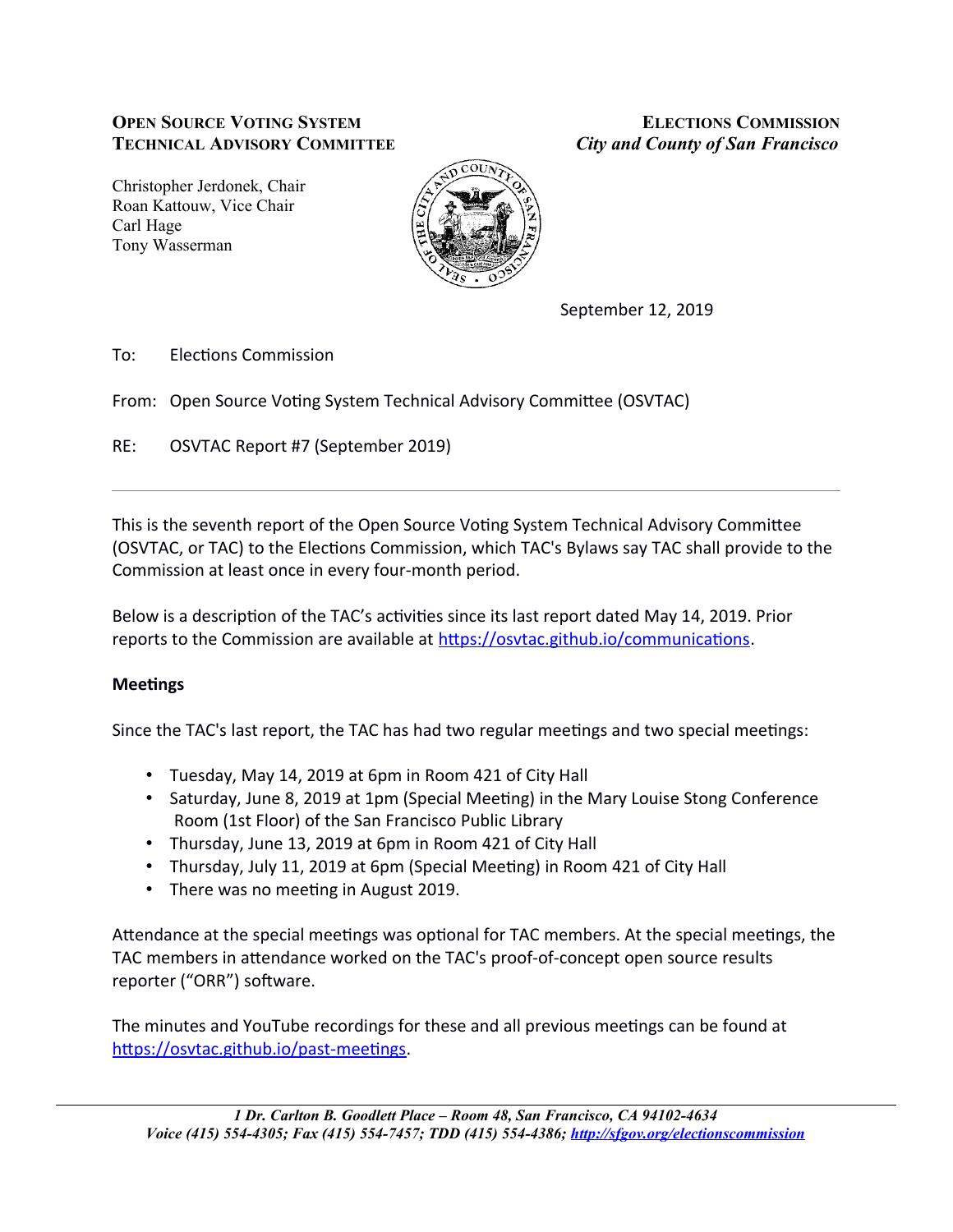## **Commitee membessii**

On June 19, 2019, the Elections Commission re-appointed all TAC members for another term, including Member Philips whose term had not yet expired. On June 22, 2019, TAC member Brandon Philips resigned from TAC because of a move to Southern California.

### **Discussion with Department of Technology**

During its May meeting, the TAC discussed the open source voting project with Department of Technology Director Gerull and provided feedback on both their draft "State of the Art Briefing" document and their planned community meeting. The TAC also provided the Director with a list of over 50 email addresses to invite to the community meeting after brainstorming a list at a previous TAC meeting.

The TAC awaits future opportunities to discuss project planning and progress with the Department more.

#### **Open Source Voting Recommendations Document**

The TAC has a working document for discussion on security recommendations as well as a description of a sample implementation, implementing the proposed recommendations related to digital signatures.

## **Voting System Component Development**

The TAC has a working prototype of an open source election results reporter that can create results pages and report files for the June and November 2018 elections and that San Francisco or anyone else can use.

The TAC is awaiting the opportunity to share its progress with the Department of Technology and is continuing to improve and make progress on the prototype.

#### **Membes activities**

Member Wasserman attended the O'Reilly Open Source Software Conference (OSCON) held July 15-18 in Portland, OR and the Open Source Summit held August 21-23 in San Diego, CA. At both conferences, he gave an invited talk entitled the San Francisco Open Source Voting Project. His talks occurred on July 17 and August 21.

Members Hage, Jerdonek, and Wasserman attended the open source voting community event organized by the Department of Technology, which was held the afternoon of July 31 at 1 South Van Ness Avenue.